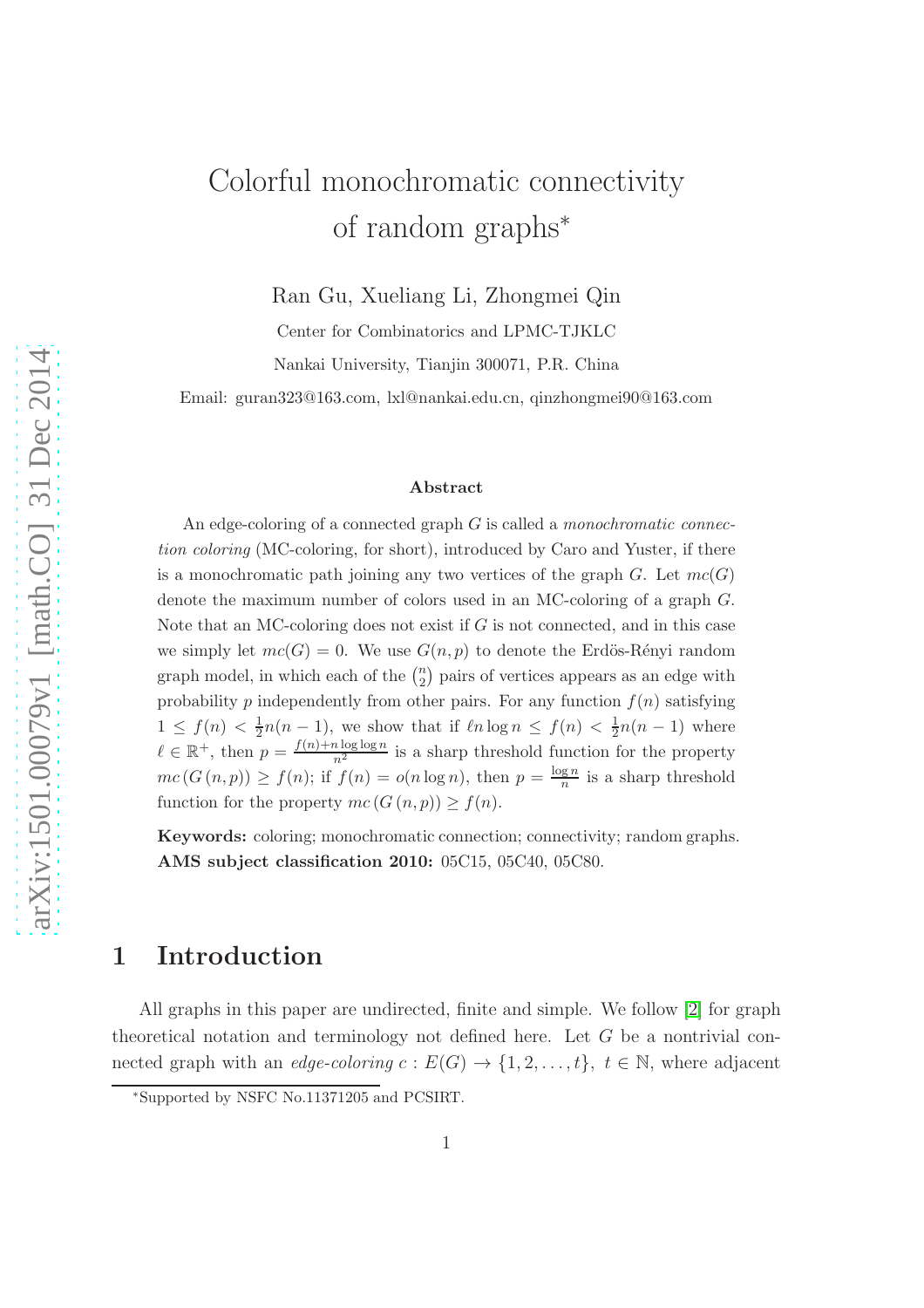edges may have the same color. A path of  $G$  is said to be a *rainbow path* if no two edges on the path have the same color. A connected graph is rainbow connected if there is a rainbow path connecting any two vertices. An edge-coloring of a connected graph is called a rainbow connection coloring if it makes the graph rainbow connected. The concept of rainbow connection of graphs was introduced by Chartrand et al. in [\[5\]](#page-6-1). The rainbow connection number of a connected graph  $G$ , is the smallest number of colors that are needed in order to make  $G$  rainbow connected. Recently, the rainbow connection colorings have been well-studied, and for details we refer to [\[10,](#page-6-2) [11\]](#page-6-3).

In 2011, Caro and Yuster [\[6\]](#page-6-4) introduced a natural counterpart question of rainbow connection colorings, which is called the monochromatic connection coloring. An edge-coloring of a connected graph  $G$  is called a *monochromatic connection coloring* (MC-coloring, for short) if there is a monochromatic path joining any two vertices. Let  $mc(G)$  denote the maximum number of colors used in an MC-coloring of a graph G, which called the *monochromatic connection number* of G. Note that an MC-coloring does not exist if G is not connected, and in this case we simply let  $mc(G) = 0$ . Denote by n and m the number of vertices and edges of graph  $G$ , respectively. Note that by simply coloring the edges of a spanning tree of  $G$  with one color, and assigning the remaining edges other distinct colors, we obtain an MC-coloring of  $G$ , and this MC-coloring provides a straightforward lower bound for  $mc(G)$ , which is summarized that as a theorem below.

### <span id="page-1-0"></span>**Theorem 1.1** For any connected graph G,  $mc(G) \geq m - n + 2$ .

In particular,  $mc(G) = m - n + 2$  whenever G is a tree. Caro and Yuster [\[6\]](#page-6-4) also showed that there are dense graphs that still meet this lower bound.

**Theorem 1.2** [\[6\]](#page-6-4) Let G be a connected graph with  $n > 3$ . If G satisfies any of the following properties, then  $mc(G) = m - n + 2$ .

- (a)  $\overline{G}$  (the complement of G) is 4-connected.
- $(b)$  G is triangle-free.

 $(c)$  ∆ $(G)$  < n –  $\frac{2m-3(n-1)}{n-3}$  $\frac{n-3(n-1)}{n-3}$ . In particular, this holds if  $\Delta(G) \leq (n+1)/2$ , and also holds if  $\Delta(G) \leq n - 2m/n$ .

- (d) The diameter of G is at least 3.
- (e) G has a cut vertex.

For the upper bounds of  $mc(G)$ , Caro and Yuster [\[6\]](#page-6-4) gave the following result:

**Theorem 1.3** [\[6\]](#page-6-4) Let G be a connected graph. Then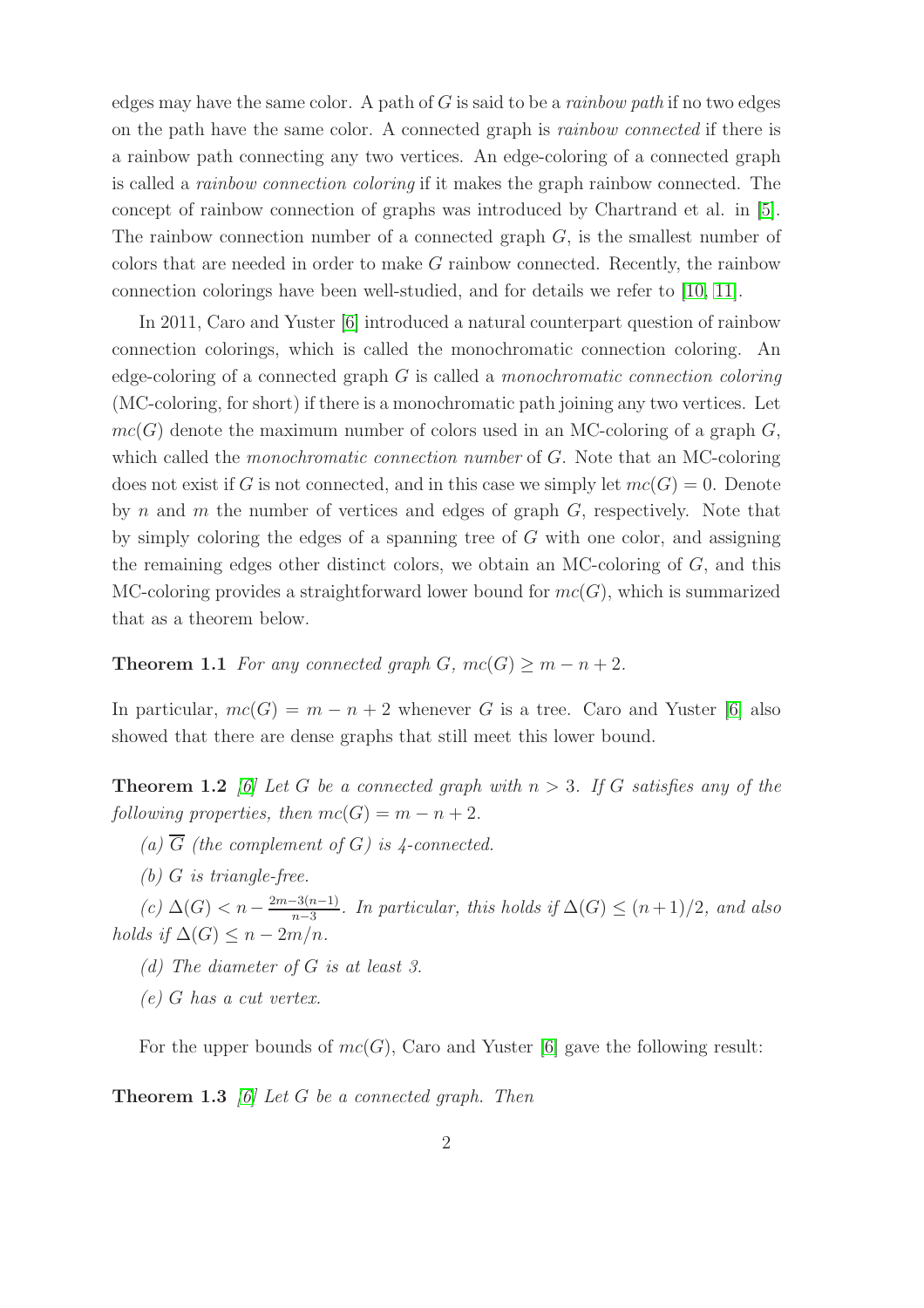(a)  $mc(G) \leq m - n + \chi(G)$ , where  $\chi(G)$  is the vertex chromatic number of G. (b) if G is not r-connected, then  $mc(G) \leq m - n + r$ .

In this paper, we study the number  $mc(G)$  for random graphs. The most frequently occurring probability model of random graphs is the  $Erd\ddot{o}s-R\acute{e}nui$  random *graph model*  $G(n, p)$  [\[7\]](#page-6-5). The model  $G(n, p)$  consists of all graphs with n vertices in which the edges are chosen independently and with probability  $p$ . We say an event A happens with high probability if the probability that it happens approaches 1 as  $n \to \infty$ , i.e.,  $Pr[\mathcal{A}] = 1 - o_n(1)$ . Sometimes, we say w.h.p. for short. We will always assume that  $n$  is the variable that tends to infinity.

Let  $G, H$  be two graphs on n vertices. A property P is said to be monotone if whenever  $G \subseteq H$  and G satisfies P, then H also satisfies P. For a graph property P, a function  $p(n)$  is called a *threshold function* of P if:

- for every  $r(n) = \omega(p(n))$ ,  $G(n, r(n))$  w.h.p. satisfies P; and
- for every  $r'(n) = o(p(n))$ ,  $G(n, r'(n))$  w.h.p. does not satisfy P.

Furthermore,  $p(n)$  is called a sharp threshold function of P if there exist two positive constants  $c$  and  $C$  such that:

- for every  $r(n) > C \cdot p(n)$ ,  $G(n, r(n))$  w.h.p. satisfies P; and
- for every  $r'(n) \leq c \cdot p(n)$ ,  $G(n, r'(n))$  w.h.p. does not satisfy P.

In the extensive study of the properties of random graphs, many researchers observed that there are sharp threshold functions for various natural graph properties. It is well-known that all monotone graph properties have sharp threshold functions; see [\[3\]](#page-6-6) and [\[8\]](#page-6-7). For the property  $rc(G(n, p)) \leq 2$ , Caro et al. [\[4\]](#page-6-8) proved that  $p = \sqrt{\log n/n}$ is the sharp threshold function. He and Liang [\[9\]](#page-6-9) studied further the rainbow connectivity of random graphs. Specifically, they obtained that  $(\log n)^{(1/d)}/n^{(d-1)/d}$  is the sharp threshold function for the property  $rc(G(n, p)) \leq d$ , where d is a constant.

For the monochromatic connectivity of a graph, one aims to find as many colors as possible to keep the graph monochromatically connected. Also, it is natural to ask what kind of graphs have large  $mc(G)$ . That is, we can use a great many colors to make the graph monochromatically connected. Furthermore, what will happen if we require the number of colors to relate with the order of the graph ? So it is interesting to consider the threshold function of the property  $mc(G(n, p)) > f(n)$ , where  $f(n)$ is a function of n. For any graph G with n vertices and any function  $f(n)$ , having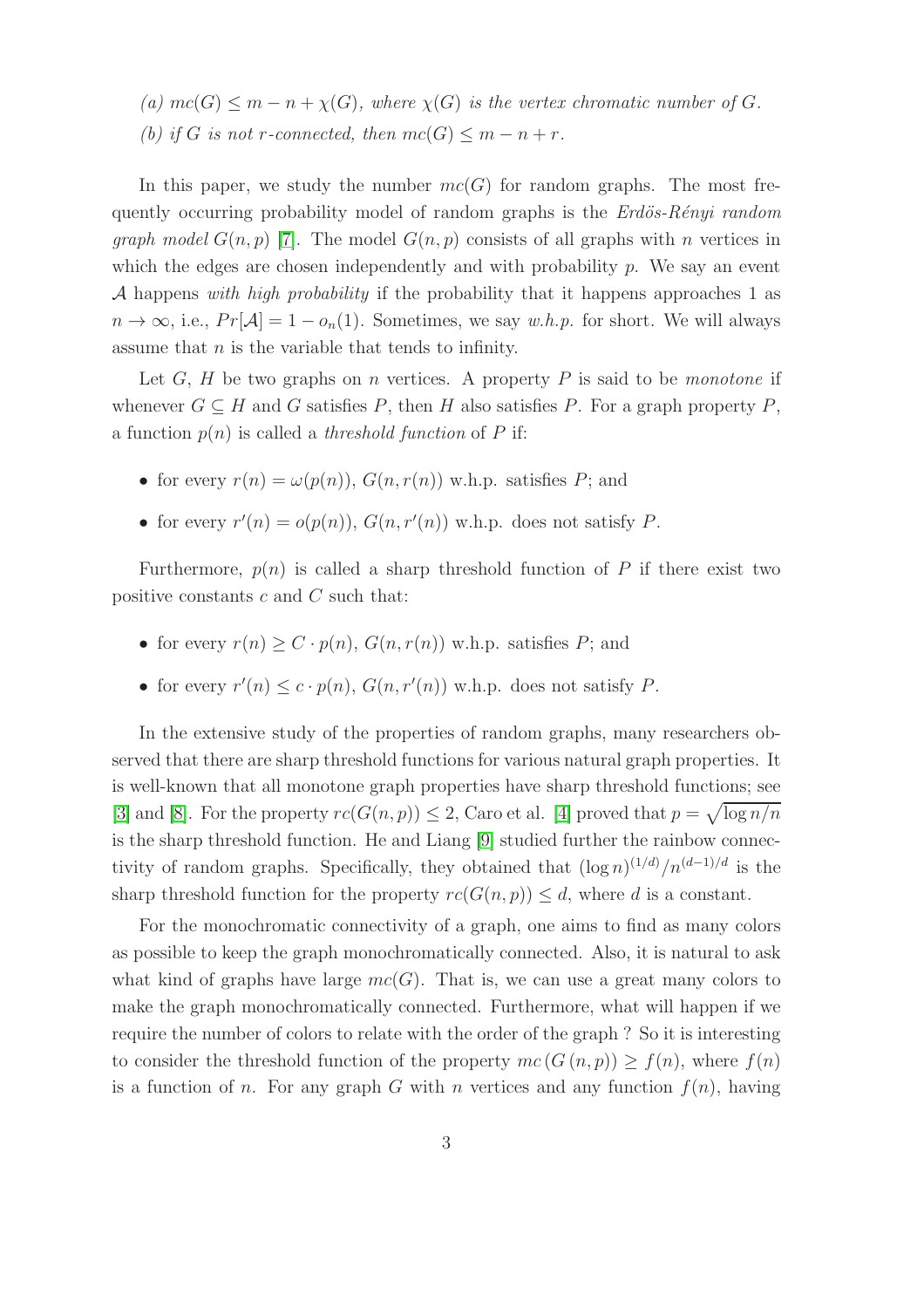$mc(G) \ge f(n)$  is a monotone graph property (adding edges does not destroy this property), so it has a sharp threshold function. Realize that for the sharp threshold function for the rainbow connectivity of random graphs, the known results all require that the number of colors is independent of the order of the random graph, but our result dose not have that restriction. Our main result is as follows.

**Theorem 1.4** Let  $f(n)$  be a function satisfying  $1 \le f(n) < \frac{1}{2}$  $\frac{1}{2}n(n-1)$ . Then

<span id="page-3-0"></span>
$$
p = \begin{cases} \frac{f(n) + n \log \log n}{n^2} & \text{if } \ell n \log n \le f(n) < \frac{1}{2}n(n-1), \text{ where } \ell \in \mathbb{R}^+, \\ \frac{\log n}{n} & \text{if } f(n) = o(n \log n). \end{cases}
$$

is a sharp threshold function for the property  $mc(G(n, p)) \ge f(n)$ .

**Remark.** Note that  $mc(G(n, p)) \leq \frac{1}{2}$  $\frac{1}{2}n(n-1)$  for any probability function  $0 \le p \le 1$ , and  $mc(G(n,p)) = \frac{1}{2}n(n-1)$  if and only if  $G(n,p)$  is isomorphic to the complete graph  $K_n$ . Hence we only concentrate on the case  $f(n) < \frac{1}{2}$  $\frac{1}{2}n(n-1).$ 

## 2 Proof of Theorem [1.4](#page-3-0)

In [\[6\]](#page-6-4), Caro and Yuster gave the following upper bound for  $mc(G)$ .

**Theorem 2.1** If the minimum degree of G is  $\delta(G) = s$ , then  $mc(G) \leq |E(G)|$  –  $|V(G)| + s + 1.$ 

<span id="page-3-2"></span>In this paper, we use the following version of Chernoff bound:

**Lemma 2.1** [\[1\]](#page-6-10) (Chernoff Bound) If X is a binomial random variable with expectation  $\mu$ , and  $0 < \delta < 1$ , then

<span id="page-3-3"></span>
$$
\Pr[X < (1 - \delta)\mu] \le \exp\left(-\frac{\delta^2 \mu}{2}\right)
$$

and if  $\delta > 0$ , then

<span id="page-3-1"></span>
$$
\Pr[X > (1+\delta)\mu] \le \exp\left(-\frac{\delta^2 \mu}{2+\delta}\right).
$$

Throughout the paper "log" denotes the natural logarithm. The following theorem is a classical result on the connectedness of a random graph.

**Theorem 2.2** [\[7\]](#page-6-5) Let  $p = (\log n + a)/n$ . Then

$$
Pr[G(n,p) \text{ is connected})] \rightarrow \begin{cases} e^{-e^{-a}} & \text{if } |a| = O(1), \\ 0 & a \rightarrow -\infty, \\ 1 & a \rightarrow +\infty. \end{cases}
$$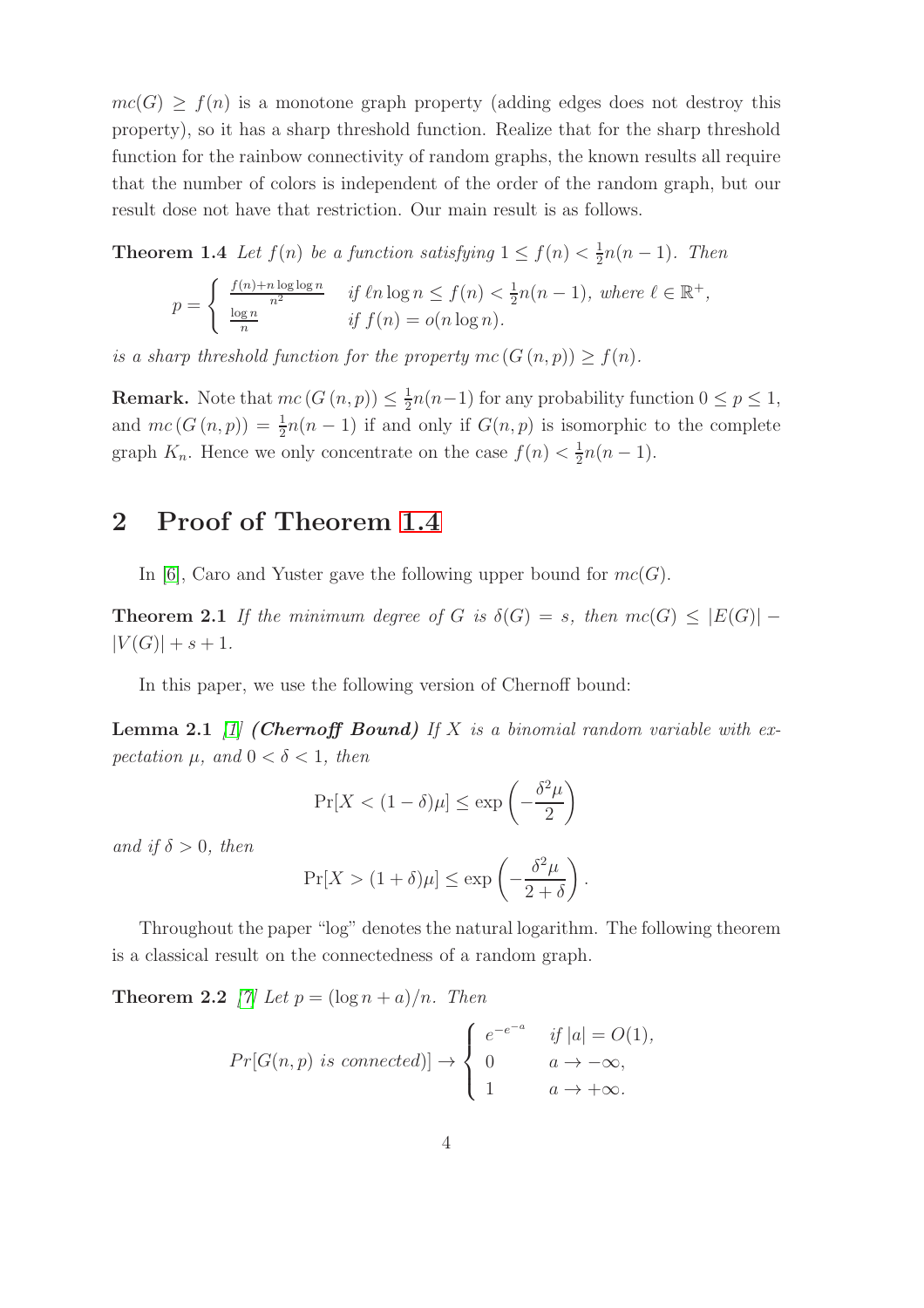<span id="page-4-0"></span>From Theorem [2.2](#page-3-1) and the definition of sharp threshold functions, we can derive the following corollary immediately.

Corollary 2.1  $p = \frac{\log n}{n}$  $\frac{g\,n}{n}$  is a sharp threshold function for  $G(n,p)$  to be connected.

Now we prove Theorem [1.4.](#page-3-0) According to the range of  $f(n)$ , we have the following two cases.

**Case 1.**  $ln \log n \leq f(n) < \frac{1}{2}$  $\frac{1}{2}n(n-1)$ , where  $\ell \in \mathbb{R}^+$ .

To establish a sharp threshold function for a graph property, the proof should be two-folds. We first show one direction.

**Theorem 2.3** There exists a constant C such that  $mc\left(G\left(n, C\frac{f(n)+n\log\log n}{n^2}\right)\right) \ge$  $f(n)$  w.h.p. holds.

Proof. Let

$$
C = \begin{cases} 5 & \text{if } \ell \ge 1\\ \frac{5}{\ell} & \text{if } 0 < \ell < 1 \end{cases}
$$

and  $p = \frac{f(n) + n \log \log n}{n^2}$ . By Theorem [2.2,](#page-3-1) it is easy to check that  $G(n, Cp)$  is w.h.p. connected. Let  $\mu_1$  be the expectation of the number of edges in  $G(n, Cp)$ . So

$$
\mu_1 = \frac{n(n-1)}{2} \cdot Cp = \frac{C}{2} \left( \frac{n-1}{n} f(n) + (n-1) \log \log n \right).
$$

From Lemma [2.1,](#page-3-2) we have

$$
\Pr[|E(G(n, Cp))| < \frac{\mu_1}{2}] \le \exp\left(-\frac{1}{2} \cdot \frac{1}{4}\mu_1\right) = \exp\left(-\frac{1}{8}\mu_1\right) = o(1).
$$

Note that if  $|E(G(n, Cp))| \geq \frac{\mu_1}{2}$ , then by Theorem [1.1,](#page-1-0) we have that

$$
mc(G(n, Cp)) \ge |E(G(n, Cp))| - n + 2
$$
  
\n
$$
\ge \frac{\mu_1}{2} - n + 2
$$
  
\n
$$
= \frac{C}{4} \left( \frac{n-1}{n} f(n) + (n-1) \log \log n \right) - n + 2
$$
  
\n
$$
\ge \frac{5}{4} \left( \frac{n-1}{n} f(n) + (n-1) \log \log n \right) - n + 2
$$
  
\n
$$
\ge f(n),
$$

for *n* sufficiently large. Thus, we obtain that with probability at least  $1-\exp\left(-\frac{1}{8}\right)$  $(\frac{1}{8}\mu_1) =$  $1 - o(1), mc(G(n, Cp)) \ge f(n)$  holds.

Next we show the other direction.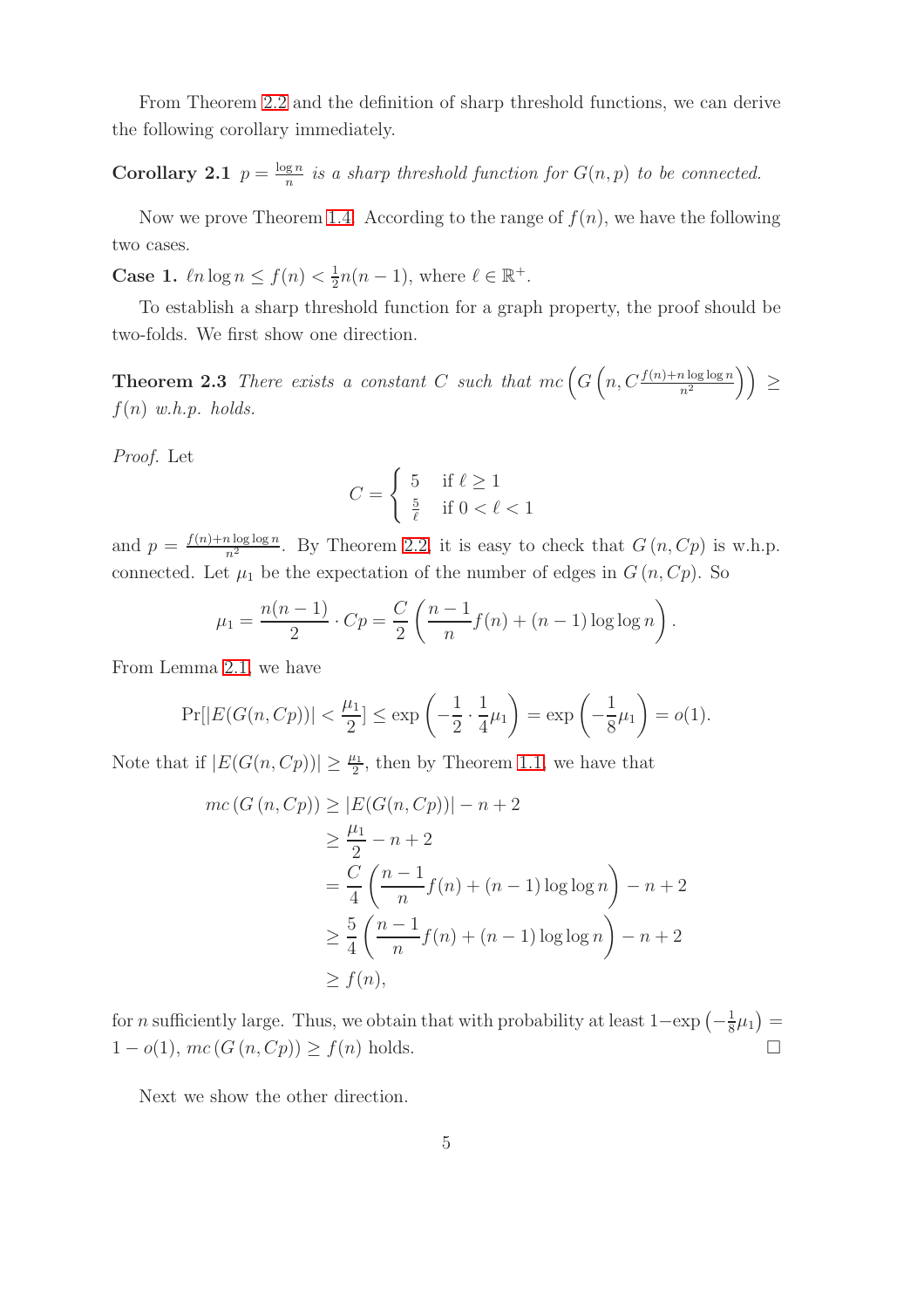**Theorem 2.4**  $mc\left(G\left(n,\frac{f(n)+n\log\log n}{n^2}\right)\right) < f(n)$  w.h.p. holds.

*Proof.* Let  $p = \frac{f(n) + n \log \log n}{n^2}$  and  $\mu_2$  be the expectation of the number of edges in  $G(n, p)$ . We have

$$
\mu_2 = \frac{n(n-1)}{2} \cdot p = \frac{1}{2} \left( \frac{n-1}{n} f(n) + (n-1) \log \log n \right).
$$

We obtain that

$$
\Pr[|E(G(n, p))| > \frac{3}{2}\mu_2] \le \exp\left(-\frac{\frac{1}{4}\mu_2}{2 + \frac{1}{2}}\right) = \exp\left(-\frac{1}{10}\mu_2\right) = o(1)
$$

by Lemma [2.1.](#page-3-2) If  $G(n, p)$  is not connected, then  $mc(G(n, p)) = 0 < f(n)$ . If  $G(n, p)$ is connected, let d denote the minimum degree of  $G(n, p)$ , it is obvious that  $d < n$ . If  $|E(G(n, p))| \leq \frac{3}{2}\mu_2$ , then from Theorem [2.1,](#page-3-3) we have that

$$
mc(G(n, p)) \le |E(G(n, p))| - n + d + 1
$$
  
\n
$$
\le \frac{3}{2}\mu_2 - n + d + 1
$$
  
\n
$$
= \frac{3}{4}\left(\frac{n-1}{n}f(n) + (n-1)\log\log n\right) - n + d + 1
$$
  
\n
$$
< \frac{3}{4}\left(\frac{n-1}{n}f(n) + (n-1)\log\log n\right) - n + n + 1
$$
  
\n
$$
< f(n).
$$

Hence, we have that with probability at least  $1-\exp(-\frac{1}{10}\mu_2) = 1-o(1)$ ,  $mc(G(n, p)) <$  $f(n)$  holds.

**Case 2.**  $f(n) = o(n \log n)$  or  $f(n)$  is a constant.

By Corollary [2.1](#page-4-0) we have that there exist two positive constants  $c_1$  and  $c_2$  such that: for every  $r(n) \geq c_1 \cdot p$ ,  $G(n, r(n))$  is w.h.p. connected; and for every  $r'(n) \leq c_2 \cdot p$ ,  $G(n, r'(n))$  is w.h.p. not connected. Moreover, for  $r(n) \ge c_1 \cdot p$ ,  $|E(G(n, r(n)))|$  =  $O(n \log n)$  by Lemma [2.1.](#page-3-2) Hence,  $mc(G(n, r(n))) \geq |E(G(n, r(n)))| - n + 2 \geq f(n)$ . On the other hand, since  $G(n, r'(n))$  is w.h.p. not connected, for every  $r'(n) \leq c_2 \cdot p$ ,  $mc(G(n, r'(n))) = 0 < f(n)$  w.h.p. holds.

 $\overline{\phantom{a}}$ 

Combining Case 1 and Case 2, our main result follows.